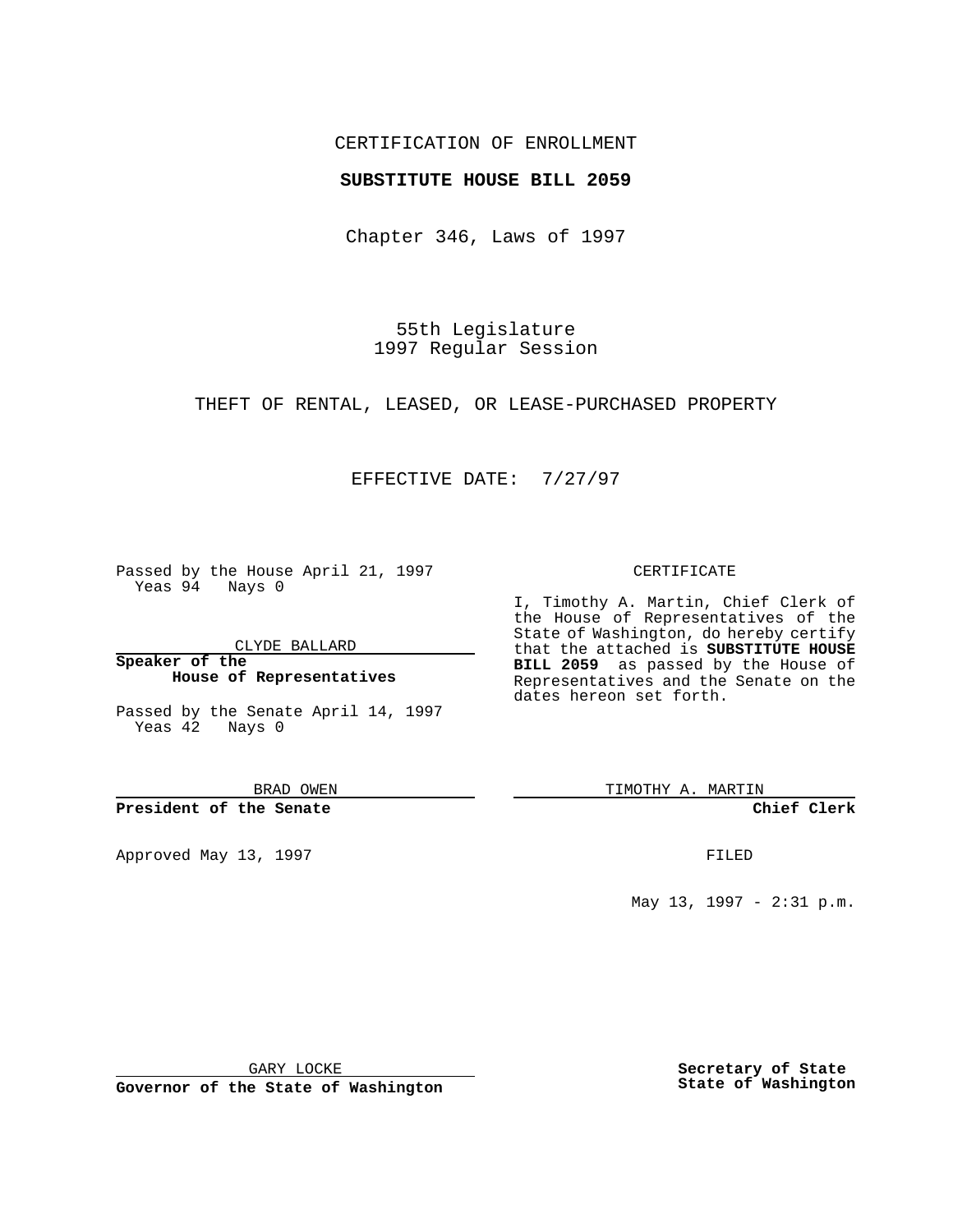# **SUBSTITUTE HOUSE BILL 2059** \_\_\_\_\_\_\_\_\_\_\_\_\_\_\_\_\_\_\_\_\_\_\_\_\_\_\_\_\_\_\_\_\_\_\_\_\_\_\_\_\_\_\_\_\_\_\_

\_\_\_\_\_\_\_\_\_\_\_\_\_\_\_\_\_\_\_\_\_\_\_\_\_\_\_\_\_\_\_\_\_\_\_\_\_\_\_\_\_\_\_\_\_\_\_

Passed Legislature - 1997 Regular Session

AS AMENDED BY THE SENATE

### **State of Washington 55th Legislature 1997 Regular Session**

**By** House Committee on Criminal Justice & Corrections (originally sponsored by Representatives D. Schmidt, Grant, Thompson and Sheldon)

Read first time 03/05/97.

 AN ACT Relating to theft of rental property; amending RCW 9A.56.010; reenacting and amending RCW 9.94A.320; adding a new section to chapter 9A.56 RCW; repealing RCW 9.45.062 and 9A.56.095; and prescribing penalties.

BE IT ENACTED BY THE LEGISLATURE OF THE STATE OF WASHINGTON:

 NEW SECTION. **Sec. 1.** A new section is added to chapter 9A.56 RCW to read as follows:

 (1) A person who, with intent to deprive the owner or owner's agent, wrongfully obtains, or exerts unauthorized control over, or by color or aid of deception gains control of personal property that is rented or leased to the person, is guilty of theft of rental, leased, or lease-purchased property.

 (2) The finder of fact may presume intent to deprive if the finder of fact finds either of the following:

 (a) That the person who rented or leased the property failed to return or make arrangements acceptable to the owner of the property or the owner's agent to return the property to the owner or the owner's agent within seventy-two hours after receipt of proper notice following the due date of the rental, lease, or lease-purchase agreement; or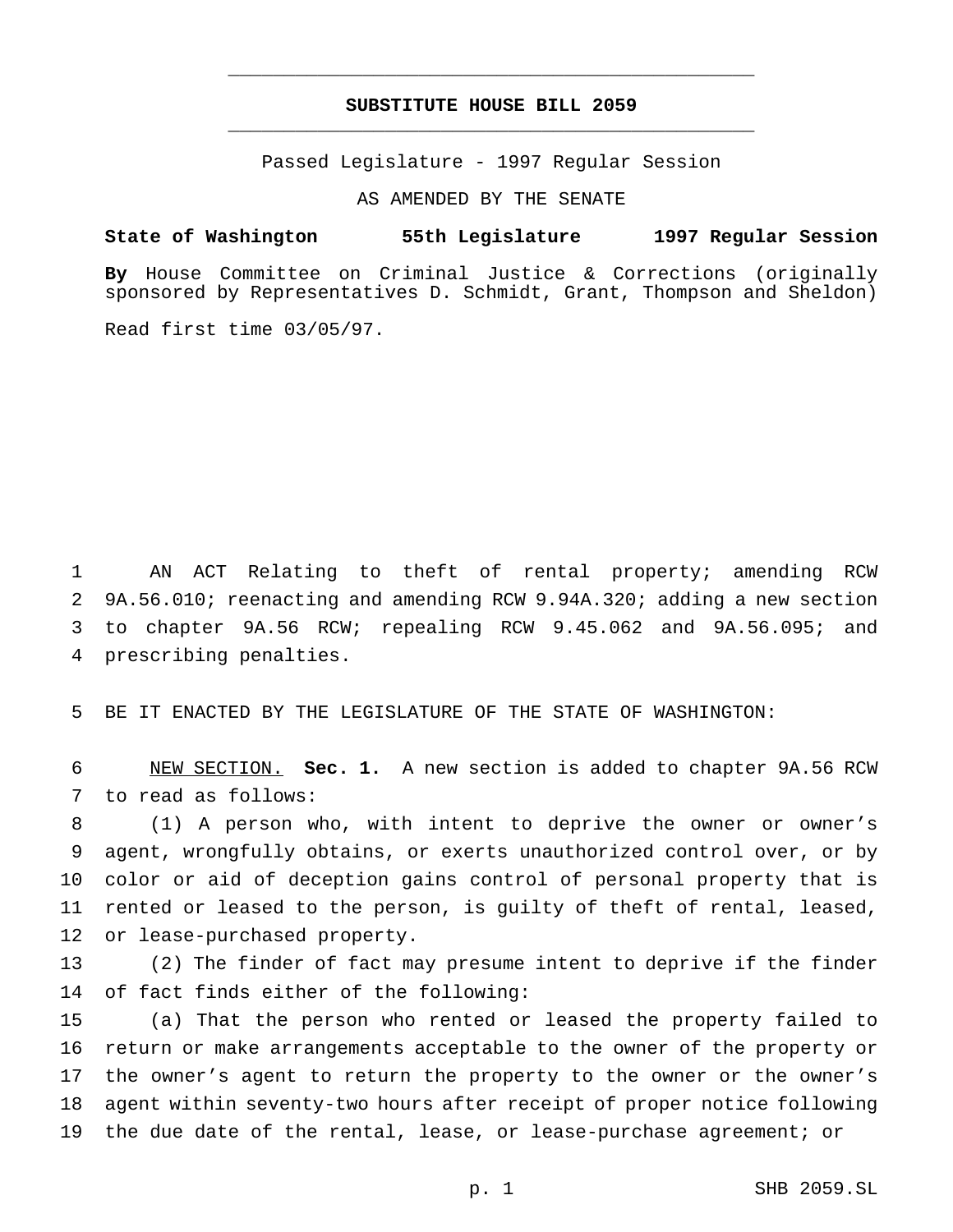(b) That the renter or lessee presented identification to the owner or the owner's agent that was materially false, fictitious, or not current with respect to name, address, place of employment, or other appropriate items.

 (3) As used in subsection (2) of this section, "proper notice" consists of a written demand by the owner or the owner's agent made after the due date of the rental, lease, or lease-purchase period, mailed by certified or registered mail to the renter or lessee at: (a) The address the renter or lessee gave when the contract was made; or (b) the renter or lessee's last known address if later furnished in writing by the renter, lessee, or the agent of the renter or lessee.

 (4) The replacement value of the property obtained must be utilized in determining the amount involved in the theft of rental, leased, or 14 lease-purchased property. Theft of rental, leased, or lease-purchased 15 property is a: Class B felony if the rental, leased, or lease- purchased property is valued at one thousand five hundred dollars or 17 more; class C felony if the rental, leased, or lease-purchased property is valued at two hundred fifty dollars or more but less than one thousand five hundred dollars; and gross misdemeanor if the rental, leased, or lease-purchased property is valued at less than two hundred fifty dollars.

 (5) This section applies to rental agreements that provide that the renter may return the property any time within the rental period and pay only for the time the renter actually retained the property, in addition to any minimum rental fee, to lease agreements, and to lease- purchase agreements as defined under RCW 63.19.010. This section does not apply to rental or leasing of real property under the residential landlord-tenant act, chapter 59.18 RCW.

 **Sec. 2.** RCW 9A.56.010 and 1995 c 92 s 1 are each amended to read as follows:

 The following definitions are applicable in this chapter unless the context otherwise requires:

 (1) "Appropriate lost or misdelivered property or services" means obtaining or exerting control over the property or services of another which the actor knows to have been lost or mislaid, or to have been delivered under a mistake as to identity of the recipient or as to the nature or amount of the property;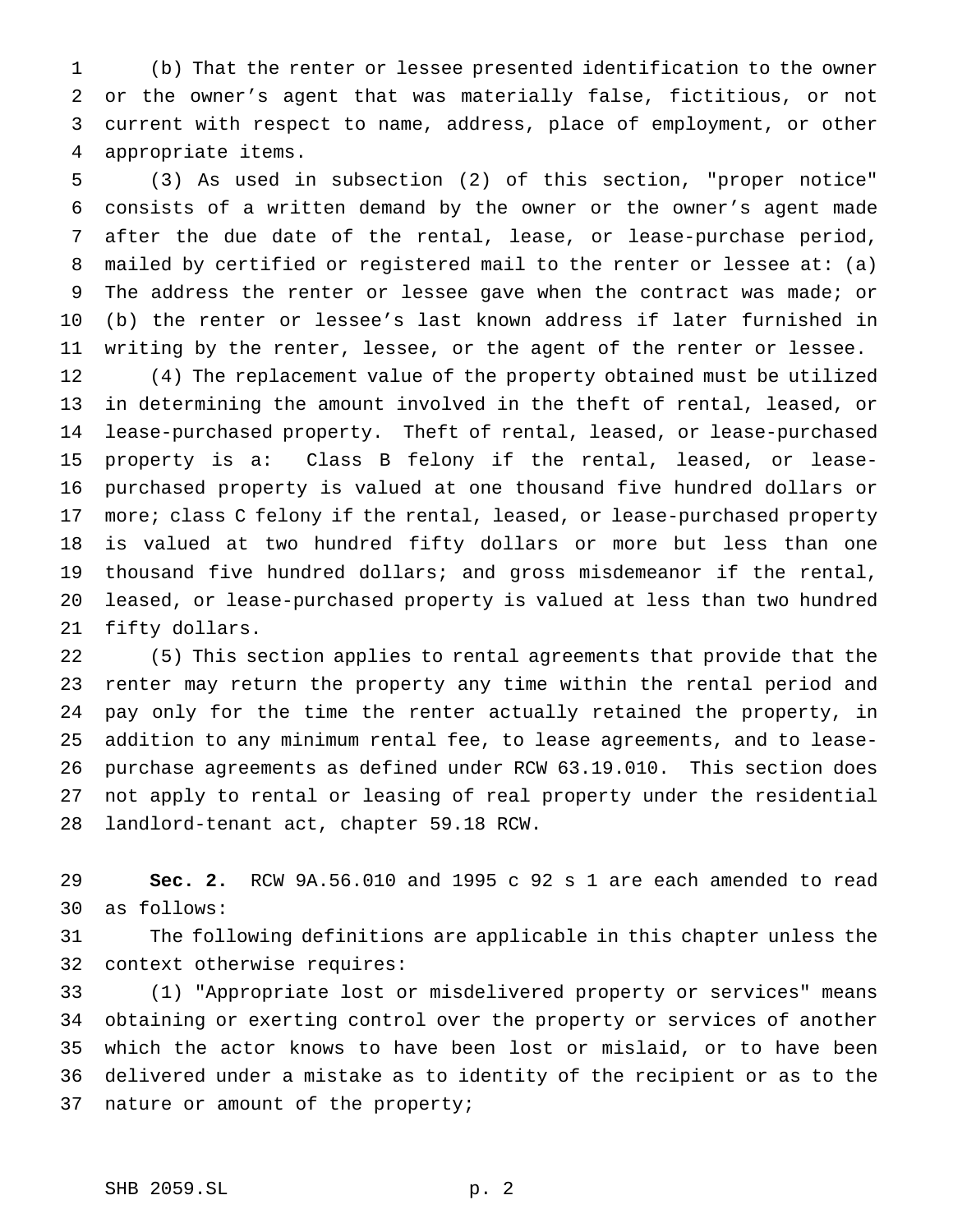(2) "By color or aid of deception" means that the deception operated to bring about the obtaining of the property or services; it is not necessary that deception be the sole means of obtaining the property or services;

 (3) "Access device" means any card, plate, code, account number, or other means of account access that can be used alone or in conjunction with another access device to obtain money, goods, services, or anything else of value, or that can be used to initiate a transfer of funds, other than a transfer originated solely by paper instrument;

(4) "Deception" occurs when an actor knowingly:

 (a) Creates or confirms another's false impression which the actor knows to be false; or

 (b) Fails to correct another's impression which the actor previously has created or confirmed; or

 (c) Prevents another from acquiring information material to the disposition of the property involved; or

 (d) Transfers or encumbers property without disclosing a lien, adverse claim, or other legal impediment to the enjoyment of the property, whether that impediment is or is not valid, or is or is not a matter of official record; or

 (e) Promises performance which the actor does not intend to perform or knows will not be performed.

 (5) "Deprive" in addition to its common meaning means to make unauthorized use or an unauthorized copy of records, information, data, 25 trade secrets, or computer programs;

(6) "Obtain control over" in addition to its common meaning, means:

 (a) In relation to property, to bring about a transfer or purported transfer to the obtainer or another of a legally recognized interest in the property; or

 (b) In relation to labor or service, to secure performance thereof for the benefits of the obtainer or another;

(7) "Wrongfully obtains" or "exerts unauthorized control" means:

(a) To take the property or services of another;

 (b) Having any property or services in one's possession, custody or 35 control as bailee, factor, lessee, pledgee, renter, servant, attorney, agent, employee, trustee, executor, administrator, guardian, or officer of any person, estate, association, or corporation, or as a public officer, or person authorized by agreement or competent authority to take or hold such possession, custody, or control, to secrete,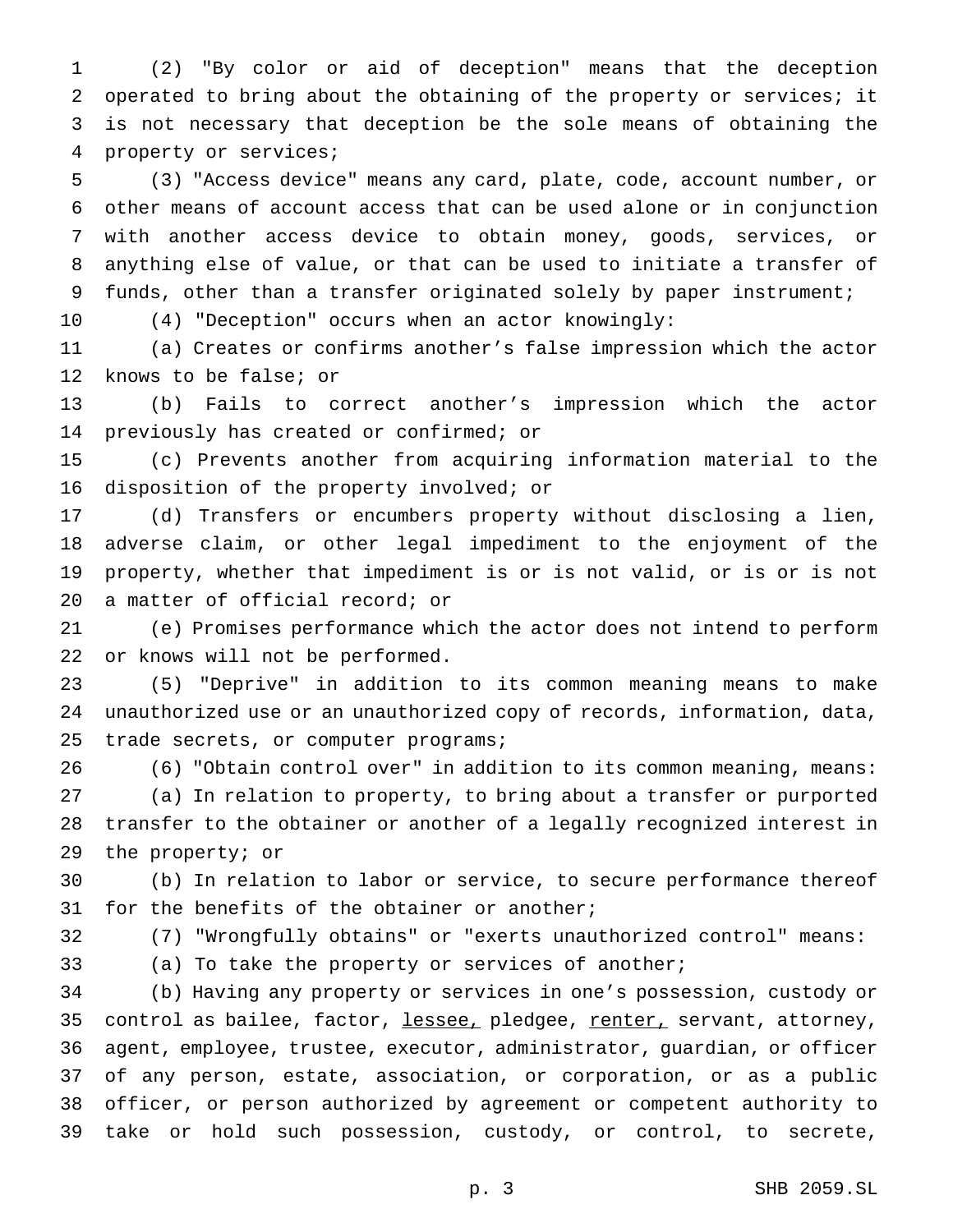withhold, or appropriate the same to his or her own use or to the use of any person other than the true owner or person entitled thereto; or (c) Having any property or services in one's possession, custody, or control as partner, to secrete, withhold, or appropriate the same to his or her use or to the use of any person other than the true owner or person entitled thereto, where such use is unauthorized by the partnership agreement;

 (8) "Owner" means a person, other than the actor, who has possession of or any other interest in the property or services involved, and without whose consent the actor has no authority to exert control over the property or services;

 (9) "Receive" includes, but is not limited to, acquiring title, possession, control, or a security interest, or any other interest in the property;

 (10) "Services" includes, but is not limited to, labor, professional services, transportation services, electronic computer services, the supplying of hotel accommodations, restaurant services, entertainment, the supplying of equipment for use, and the supplying of commodities of a public utility nature such as gas, electricity, steam, and water;

(11) "Stolen" means obtained by theft, robbery, or extortion;

 (12) "Subscription television service" means cable or encrypted video and related audio and data services intended for viewing on a home television by authorized members of the public only, who have agreed to pay a fee for the service. Subscription services include but are not limited to those video services presently delivered by coaxial cable, fiber optic cable, terrestrial microwave, television broadcast, and satellite transmission;

 (13) "Telecommunication device" means (a) any type of instrument, device, machine, or equipment that is capable of transmitting or receiving telephonic or electronic communications; or (b) any part of such an instrument, device, machine, or equipment, or any computer circuit, computer chip, electronic mechanism, or other component, that is capable of facilitating the transmission or reception of telephonic or electronic communications;

 (14) "Telecommunication service" includes any service other than subscription television service provided for a charge or compensation to facilitate the transmission, transfer, or reception of a telephonic communication or an electronic communication;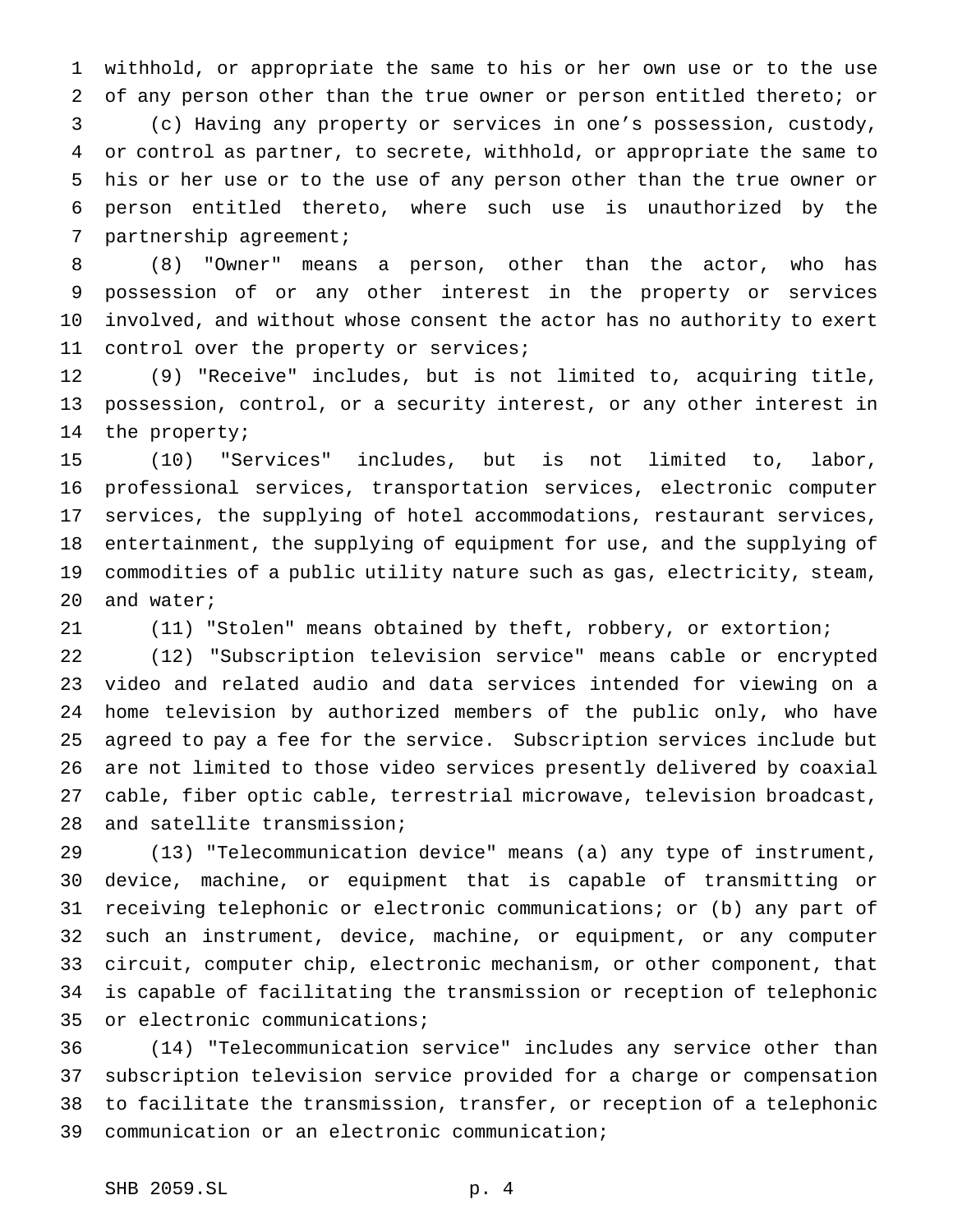(15) Value. (a) "Value" means the market value of the property or services at the time and in the approximate area of the criminal act. (b) Whether or not they have been issued or delivered, written instruments, except those having a readily ascertained market value, shall be evaluated as follows:

 (i) The value of an instrument constituting an evidence of debt, such as a check, draft, or promissory note, shall be deemed the amount due or collectible thereon or thereby, that figure ordinarily being the face amount of the indebtedness less any portion thereof which has been satisfied;

 (ii) The value of a ticket or equivalent instrument which evidences a right to receive transportation, entertainment, or other service 13 shall be deemed the price stated thereon, if any; and if no price is stated thereon, the value shall be deemed the price of such ticket or equivalent instrument which the issuer charged the general public;

 (iii) The value of any other instrument that creates, releases, discharges, or otherwise affects any valuable legal right, privilege, or obligation shall be deemed the greatest amount of economic loss which the owner of the instrument might reasonably suffer by virtue of the loss of the instrument.

 (c) Whenever any series of transactions which constitute theft, would, when considered separately, constitute theft in the third degree because of value, and said series of transactions are a part of a common scheme or plan, then the transactions may be aggregated in one count and the sum of the value of all said transactions shall be the value considered in determining the degree of theft involved.

 (d) Whenever any person is charged with possessing stolen property and such person has unlawfully in his possession at the same time the stolen property of more than one person, then the stolen property possessed may be aggregated in one count and the sum of the value of all said stolen property shall be the value considered in determining the degree of theft involved.

 (e) Property or services having value that cannot be ascertained pursuant to the standards set forth above shall be deemed to be of a value not exceeding two hundred and fifty dollars;

 (16) "Shopping cart" means a basket mounted on wheels or similar container generally used in a retail establishment by a customer for 38 the purpose of transporting goods of any kind;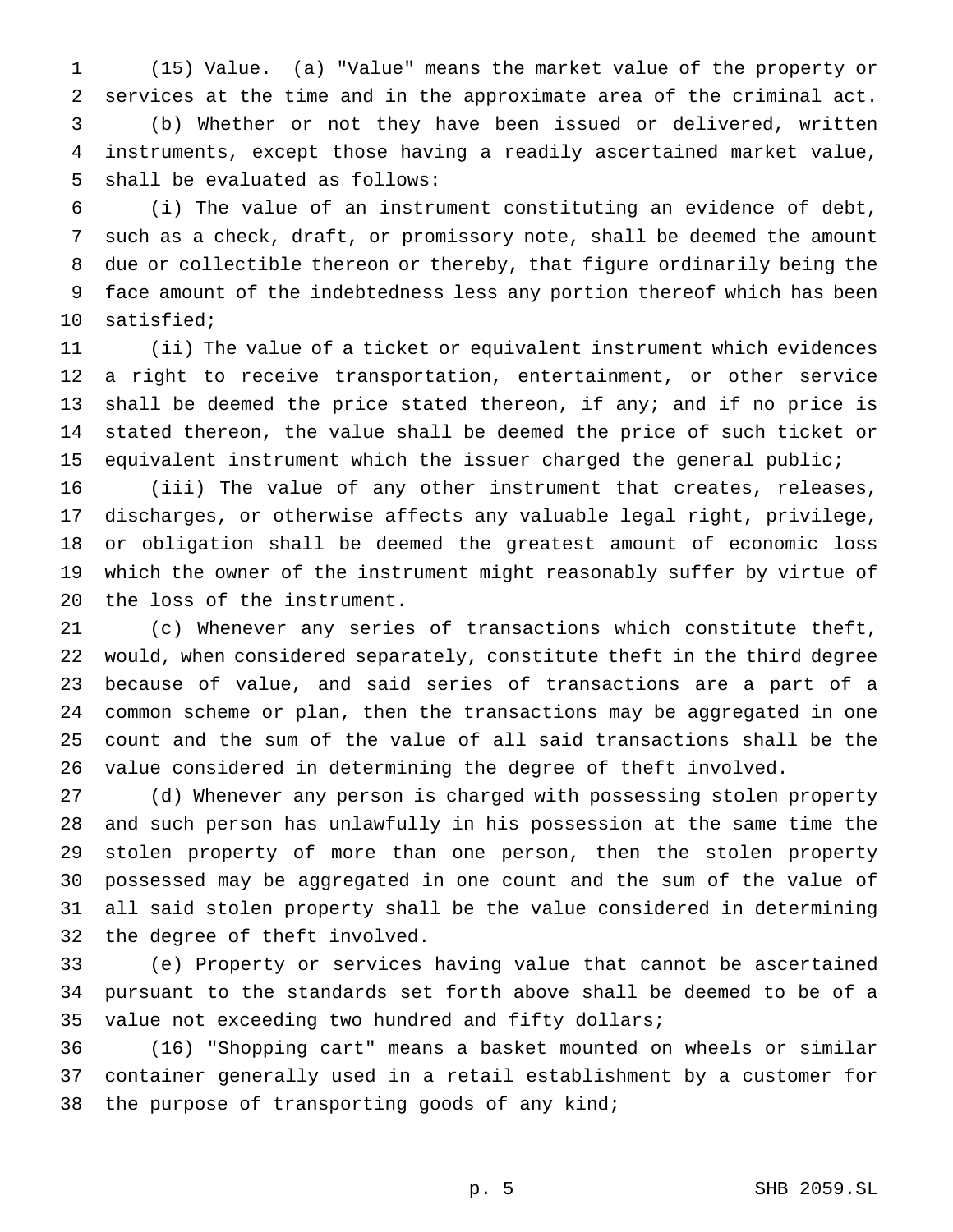(17) "Parking area" means a parking lot or other property provided by retailers for use by a customer for parking an automobile or other vehicle.

 **Sec. 3.** RCW 9.94A.320 and 1996 c 302 s 6, 1996 c 205 s 3, and 1996 c 36 s 2 are each reenacted and amended to read as follows: TABLE 2 CRIMES INCLUDED WITHIN EACH SERIOUSNESS LEVEL XV Aggravated Murder 1 (RCW 10.95.020) XIV Murder 1 (RCW 9A.32.030) Homicide by abuse (RCW 9A.32.055) XIII Murder 2 (RCW 9A.32.050) XII Assault 1 (RCW 9A.36.011) Assault of a Child 1 (RCW 9A.36.120) XI Rape 1 (RCW 9A.44.040) Rape of a Child 1 (RCW 9A.44.073) X Kidnapping 1 (RCW 9A.40.020) Rape 2 (RCW 9A.44.050) Rape of a Child 2 (RCW 9A.44.076) Child Molestation 1 (RCW 9A.44.083) Damaging building, etc., by explosion with threat to human being (RCW 70.74.280(1)) Over 18 and deliver heroin or narcotic from Schedule I or II to someone under 18 (RCW 69.50.406) Leading Organized Crime (RCW 9A.82.060(1)(a)) IX Assault of a Child 2 (RCW 9A.36.130) Robbery 1 (RCW 9A.56.200) Manslaughter 1 (RCW 9A.32.060) Explosive devices prohibited (RCW 70.74.180) Indecent Liberties (with forcible compulsion) (RCW 9A.44.100(1)(a))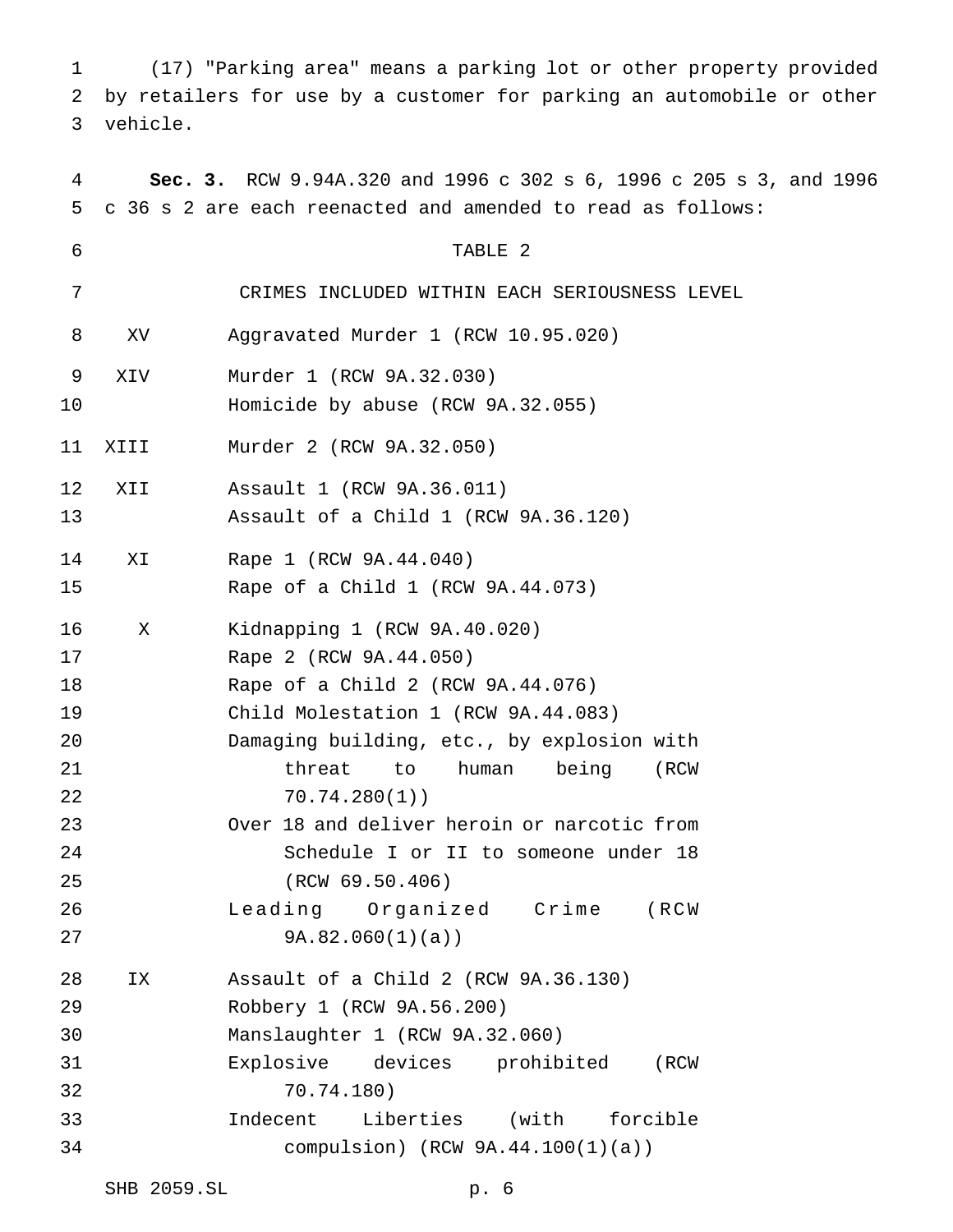| 1              |      | Endangering life and property by explosives |
|----------------|------|---------------------------------------------|
| $\overline{2}$ |      | with threat to human being (RCW             |
| 3              |      | 70.74.270)                                  |
| 4              |      | Over 18 and deliver narcotic from Schedule  |
| 5              |      | III, IV, or V or a nonnarcotic from         |
| 6              |      | Schedule I-V to someone under 18 and 3      |
| 7              |      | years junior (RCW 69.50.406)                |
| 8              |      | Controlled Substance Homicide (RCW          |
| 9              |      | 69.50.415)                                  |
| 10             |      | Sexual Exploitation (RCW 9.68A.040)         |
| 11             |      | Inciting Criminal Profiteering (RCW         |
| 12             |      | 9A.82.060(1)(b)                             |
| 13             |      | Vehicular Homicide, by being under the      |
| 14             |      | influence of intoxicating liquor or         |
| 15             |      | any drug (RCW 46.61.520)                    |
| 16             | VIII | Arson 1 (RCW 9A.48.020)                     |
| 17             |      | Promoting Prostitution 1 (RCW 9A.88.070)    |
| 18             |      | Selling for profit (controlled or           |
| 19             |      | counterfeit) any controlled substance       |
| 20             |      | (RCW 69.50.410)                             |
| 21             |      | Manufacture, deliver, or possess with       |
| 22             |      | intent to deliver heroin or cocaine         |
| 23             |      | (RCW 69.50.401(a)(1)(i))                    |
| 24             |      | Manufacture, deliver, or possess with       |
| 25             |      | intent to deliver methamphetamine (RCW      |
| 26             |      | 69.50.401(a)(1)(ii)                         |
| 27             |      | Possession of ephedrine or pseudoephedrine  |
| 28             |      | with<br>intent<br>to<br>manufacture         |
| 29             |      | methamphetamine (RCW 69.50.440)             |
| 30             |      | Vehicular Homicide, by the operation of any |
| 31             |      | vehicle in a reckless manner<br>(RCW        |
| 32             |      | 46.61.520)                                  |
| 33             | VII  | Burglary 1 (RCW 9A.52.020)                  |
| 34             |      | Vehicular Homicide, by disregard for the    |
| 35             |      | safety of others (RCW 46.61.520)            |
| 36             |      | Introducing Contraband 1 (RCW 9A.76.140)    |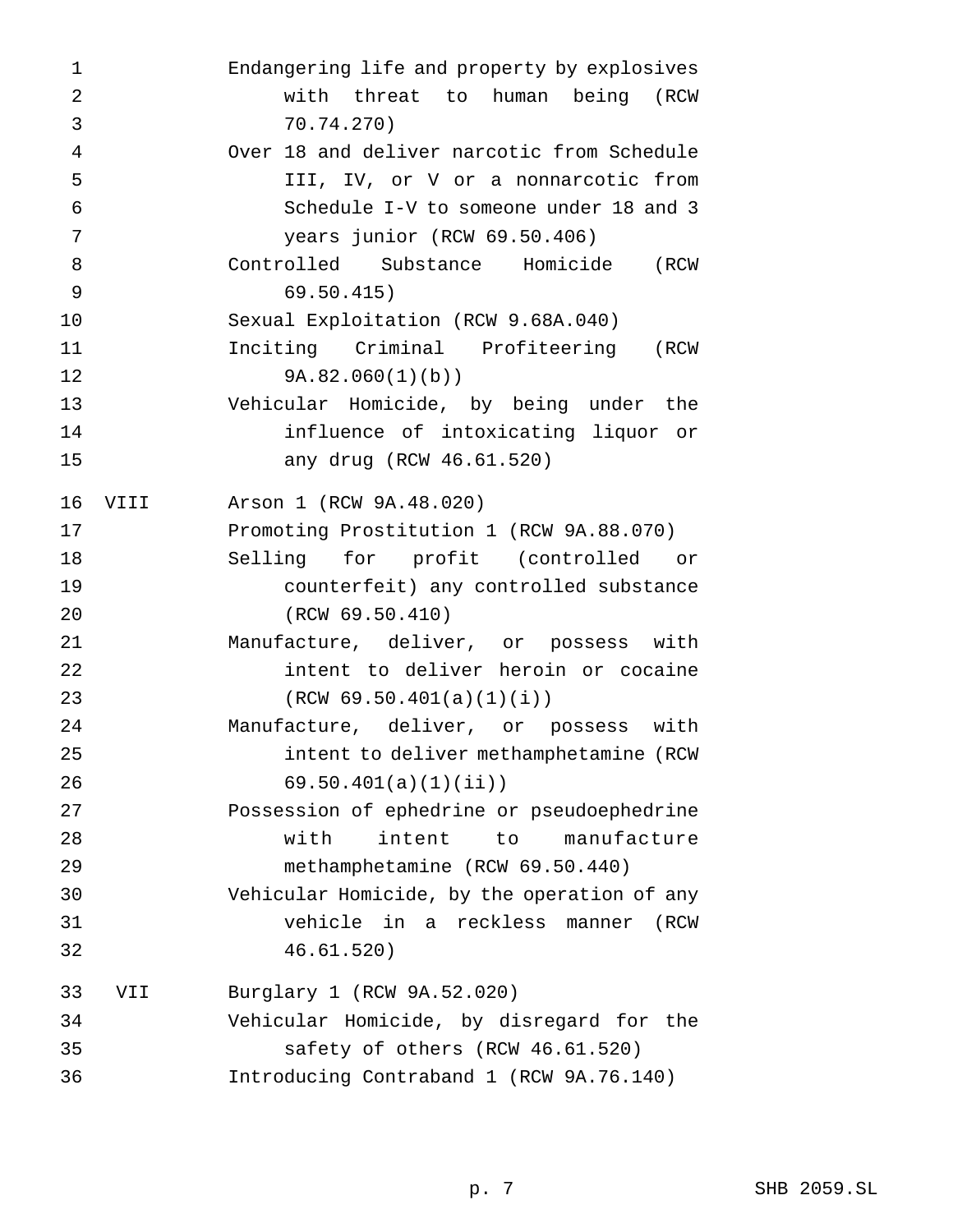Indecent Liberties (without forcible compulsion) (RCW 9A.44.100(1) (b) and (c)) Child Molestation 2 (RCW 9A.44.086) Dealing in depictions of minor engaged in sexually explicit conduct (RCW 9.68A.050) Sending, bringing into state depictions of minor engaged in sexually explicit conduct (RCW 9.68A.060) Involving a minor in drug dealing (RCW 69.50.401(f)) Reckless Endangerment 1 (RCW 9A.36.045) Unlawful Possession of a Firearm in the first degree (RCW 9.41.040(1)(a)) VI Bribery (RCW 9A.68.010) Manslaughter 2 (RCW 9A.32.070) Rape of a Child 3 (RCW 9A.44.079) Intimidating a Juror/Witness (RCW 9A.72.110, 9A.72.130) Damaging building, etc., by explosion with no threat to human being (RCW 70.74.280(2)) Endangering life and property by explosives with no threat to human being (RCW 70.74.270) Incest 1 (RCW 9A.64.020(1)) Manufacture, deliver, or possess with intent to deliver narcotics from Schedule I or II (except heroin or cocaine) (RCW 69.50.401(a)(1)(i)) Intimidating a Judge (RCW 9A.72.160) Bail Jumping with Murder 1 (RCW 9A.76.170(2)(a)) Theft of a Firearm (RCW 9A.56.300)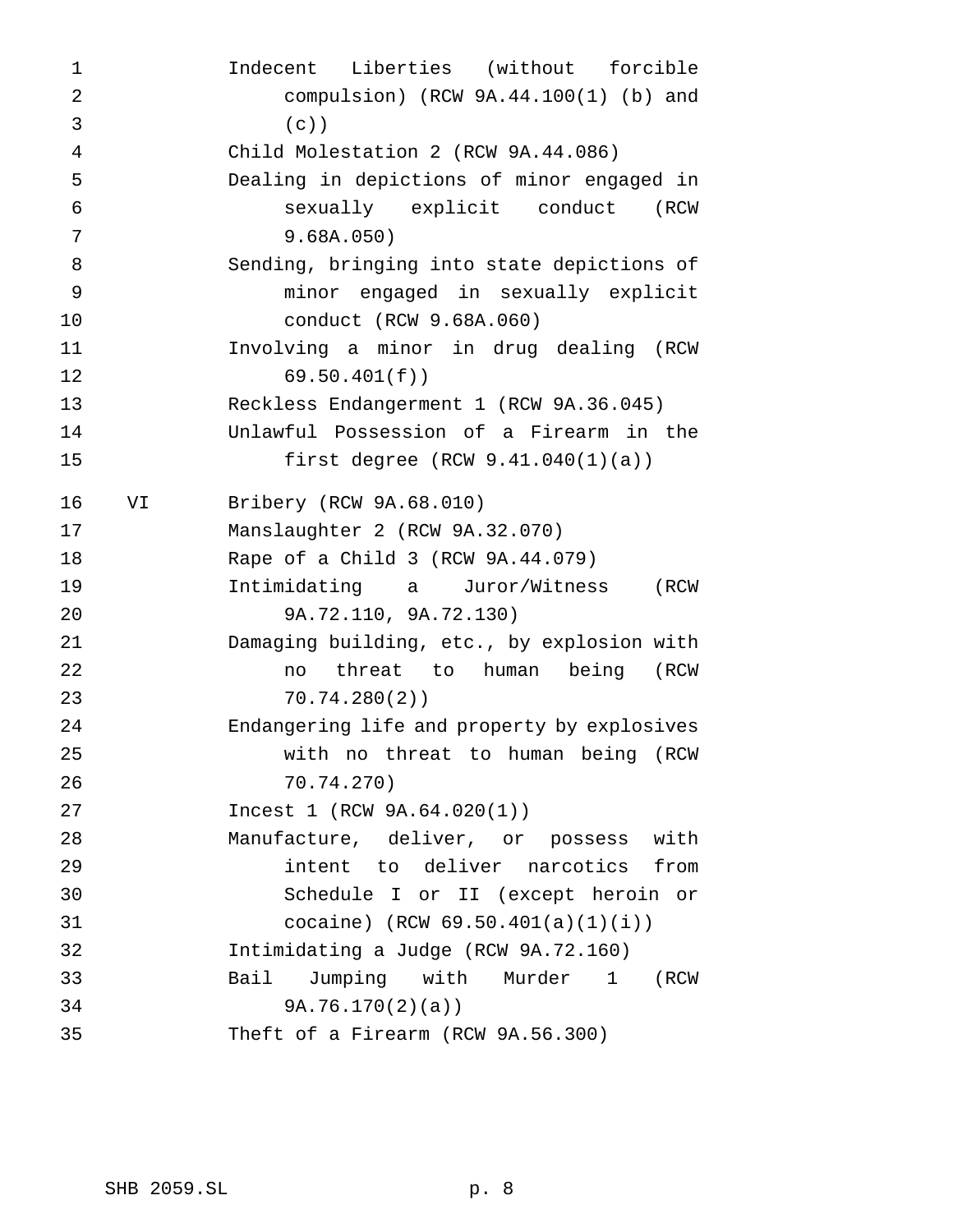V Persistent prison misbehavior (RCW 9.94.070) Criminal Mistreatment 1 (RCW 9A.42.020) Abandonment of dependent person 1 (RCW 9A.42.060) Rape 3 (RCW 9A.44.060) Sexual Misconduct with a Minor 1 (RCW 9A.44.093) Child Molestation 3 (RCW 9A.44.089) Kidnapping 2 (RCW 9A.40.030) Extortion 1 (RCW 9A.56.120) Incest 2 (RCW 9A.64.020(2)) Perjury 1 (RCW 9A.72.020) Extortionate Extension of Credit (RCW 9A.82.020) Advancing money or property for extortionate extension of credit (RCW 9A.82.030) Extortionate Means to Collect Extensions of Credit (RCW 9A.82.040) Rendering Criminal Assistance 1 (RCW 9A.76.070) Bail Jumping with class A Felony (RCW 9A.76.170(2)(b)) Sexually Violating Human Remains (RCW 9A.44.105) Delivery of imitation controlled substance by person eighteen or over to person under eighteen (RCW 69.52.030(2)) Possession of a Stolen Firearm (RCW 9A.56.310) IV Residential Burglary (RCW 9A.52.025) Theft of Livestock 1 (RCW 9A.56.080) Robbery 2 (RCW 9A.56.210) Assault 2 (RCW 9A.36.021) Escape 1 (RCW 9A.76.110) Arson 2 (RCW 9A.48.030) Commercial Bribery (RCW 9A.68.060)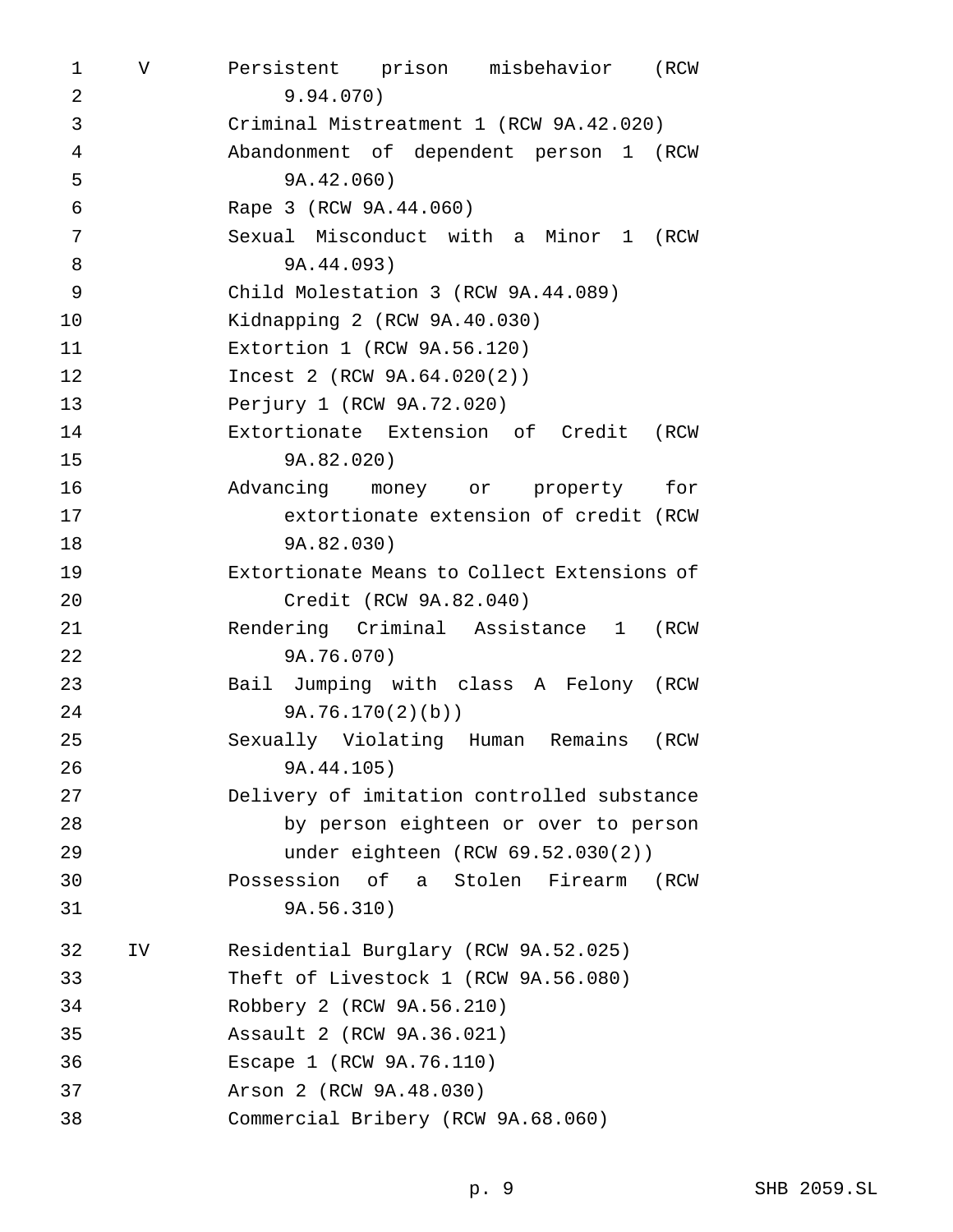Bribing a Witness/Bribe Received by Witness (RCW 9A.72.090, 9A.72.100) Malicious Harassment (RCW 9A.36.080) Threats to Bomb (RCW 9.61.160) Willful Failure to Return from Furlough (RCW 72.66.060) 7 Mit and Run -- Injury Accident (RCW 46.52.020(4)) Hit and Run with Vessel -- Injury Accident (RCW 88.12.155(3)) Vehicular Assault (RCW 46.61.522) Manufacture, deliver, or possess with intent to deliver narcotics from Schedule III, IV, or V or nonnarcotics from Schedule I-V (except marijuana or methamphetamines) (RCW 69.50.401(a)(1) (iii) through (v)) Influencing Outcome of Sporting Event (RCW 9A.82.070) Use of Proceeds of Criminal Profiteering (RCW 9A.82.080 (1) and (2)) Knowingly Trafficking in Stolen Property (RCW 9A.82.050(2)) III Criminal Mistreatment 2 (RCW 9A.42.030) Abandonment of dependent person 2 (RCW 9A.42.070) Extortion 2 (RCW 9A.56.130) Unlawful Imprisonment (RCW 9A.40.040) Assault 3 (RCW 9A.36.031) Assault of a Child 3 (RCW 9A.36.140) Custodial Assault (RCW 9A.36.100) Unlawful possession of firearm in the second degree (RCW 9.41.040(1)(b)) Harassment (RCW 9A.46.020) Promoting Prostitution 2 (RCW 9A.88.080) Willful Failure to Return from Work Release (RCW 72.65.070) Burglary 2 (RCW 9A.52.030) Introducing Contraband 2 (RCW 9A.76.150)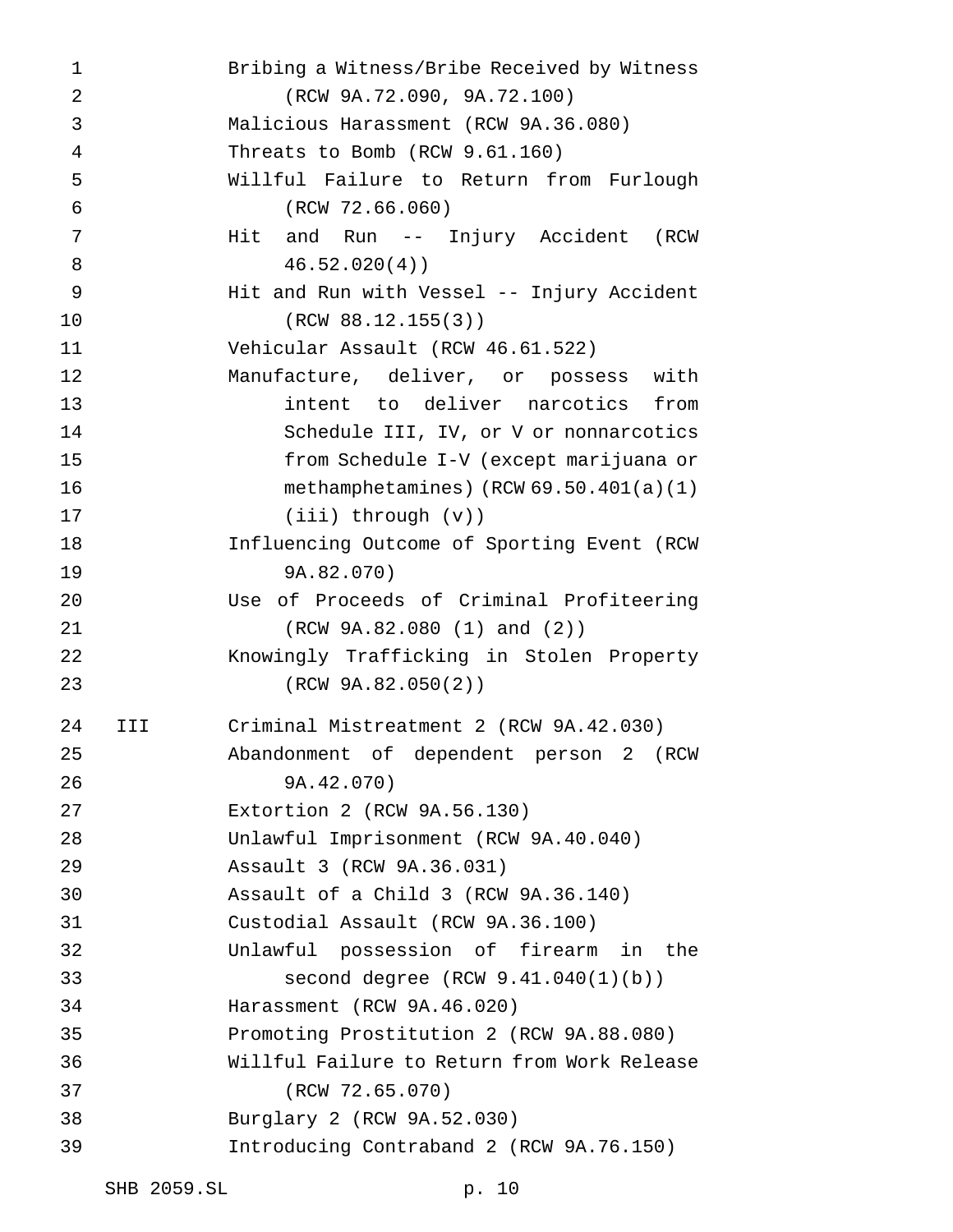| 1              |    | Communication with a Minor for Immoral     |
|----------------|----|--------------------------------------------|
| $\overline{2}$ |    | Purposes (RCW 9.68A.090)                   |
| 3              |    | Patronizing a Juvenile Prostitute (RCW     |
| 4              |    | 9.68A.100)                                 |
| 5              |    | Escape 2 (RCW 9A.76.120)                   |
| $\epsilon$     |    | Perjury 2 (RCW 9A.72.030)                  |
| 7              |    | Bail Jumping with class B or C Felony (RCW |
| 8              |    | 9A.76.170(2)(c)                            |
| 9              |    | Intimidating a Public Servant (RCW         |
| 10             |    | 9A.76.180)                                 |
| 11             |    | Tampering with a Witness (RCW 9A.72.120)   |
| 12             |    | Manufacture, deliver, or possess with      |
| 13             |    | intent to deliver marijuana (RCW           |
| 14             |    | 69.50.401(a)(1)(iii)                       |
| 15             |    | Delivery of a material in lieu of a        |
| 16             |    | controlled substance (RCW                  |
| 17             |    | 69.50.401(c)                               |
| 18             |    | Manufacture, distribute, or possess with   |
| 19             |    | intent to distribute an imitation          |
| 20             |    | controlled substance (RCW                  |
| 21             |    | 69.52.030(1)                               |
| 22             |    | Recklessly Trafficking in Stolen Property  |
| 23             |    | (RCW 9A.82.050(1))                         |
| 24             |    | Theft of livestock 2 (RCW 9A.56.080)       |
| 25             |    | Securities Act violation (RCW 21.20.400)   |
| 26             | II | Unlawful Practice of Law (RCW 2.48.180)    |
| 27             |    | Malicious Mischief 1 (RCW 9A.48.070)       |
| 28             |    | Possession of Stolen Property 1 (RCW       |
| 29             |    | 9A.56.150)                                 |
| 30             |    | Theft 1 (RCW 9A.56.030)                    |
| 31             |    | Class B Felony Theft of Rental, Leased, or |
| 32             |    | Lease-purchased Property (section 1(4)     |
| 33             |    | <u>of this act)</u>                        |
| 34             |    | Trafficking in Insurance Claims (RCW       |
| 35             |    | 48.30A.015)                                |
| 36             |    | Unlicensed Practice of a Profession or     |
| 37             |    | Business (RCW 18.130.190(7))               |
| 38             |    | Health Care False Claims (RCW 48.80.030)   |
|                |    |                                            |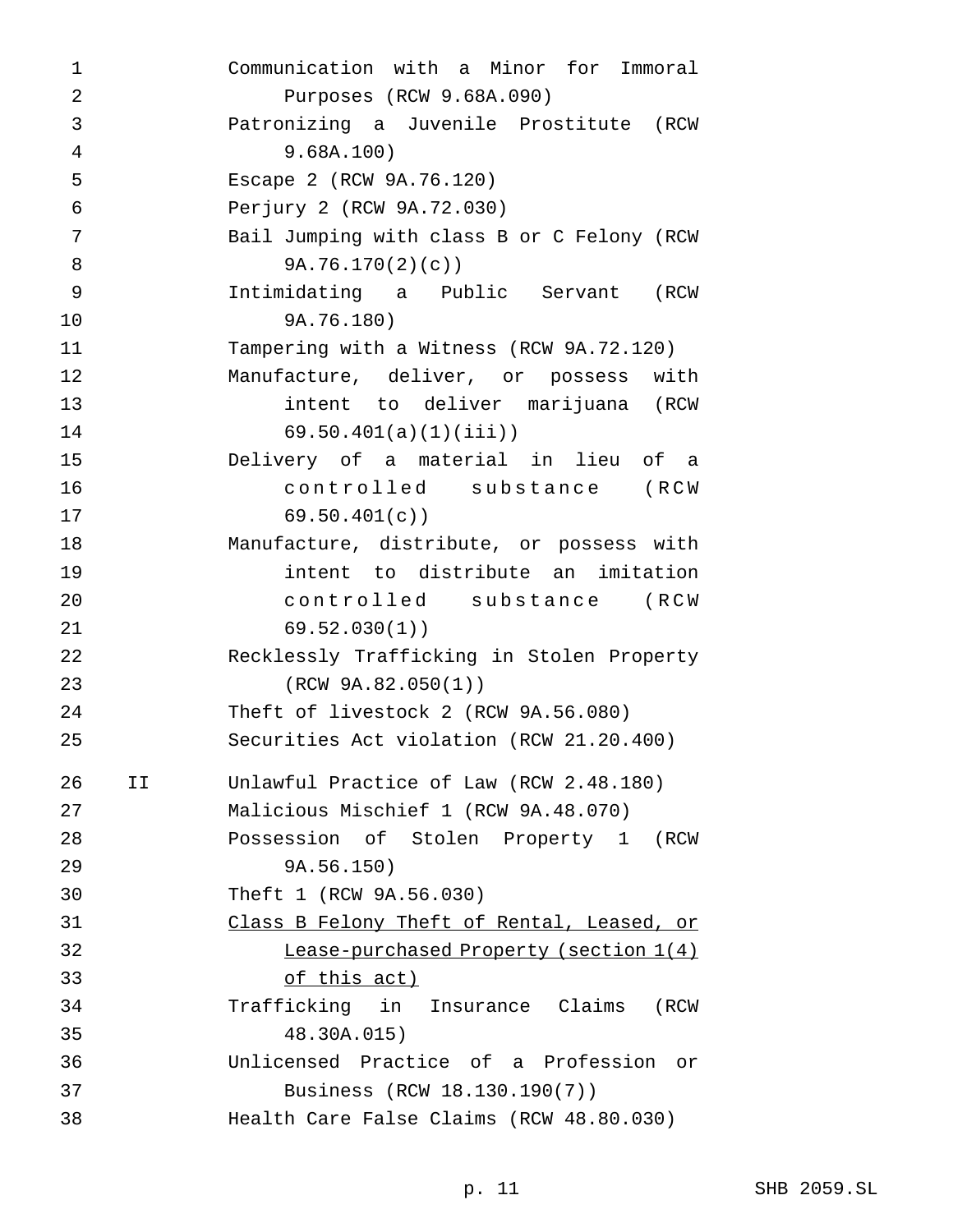| 1              |             | Possession of controlled substance that is |
|----------------|-------------|--------------------------------------------|
| $\overline{2}$ |             | either heroin or narcotics<br>from         |
| 3              |             | Schedule I or II (RCW $69.50.401(d)$ )     |
| $\overline{4}$ |             | Possession of phencyclidine (PCP) (RCW     |
| 5              |             | 69.50.401(d)                               |
| $\epsilon$     |             | Create, deliver, or possess a counterfeit  |
| 7              |             | controlled substance (RCW                  |
| 8              |             | 69.50.401(b)                               |
| 9              |             | Computer Trespass 1 (RCW 9A.52.110)        |
| 10             |             | Escape from Community Custody (RCW         |
| 11             |             | 72.09.310)                                 |
| 12             | $\mathbf I$ | Theft 2 (RCW 9A.56.040)                    |
| 13             |             | Class C Felony Theft of Rental, Leased, or |
| 14             |             | Lease-purchased Property (section 1(4)     |
| 15             |             | <u>of this act)</u>                        |
| 16             |             | Possession of Stolen Property 2 (RCW       |
| 17             |             | 9A.56.160)                                 |
| 18             |             | Forgery (RCW 9A.60.020)                    |
| 19             |             | Taking Motor Vehicle Without Permission    |
| 20             |             | (RCW 9A.56.070)                            |
| 21             |             | Vehicle Prowl 1 (RCW 9A.52.095)            |
| 22             |             | Attempting to Elude a Pursuing Police      |
| 23             |             | Vehicle (RCW 46.61.024)                    |
| 24             |             | Malicious Mischief 2 (RCW 9A.48.080)       |
| 25             |             | Reckless Burning 1 (RCW 9A.48.040)         |
| 26             |             | Unlawful Issuance of Checks or Drafts (RCW |
| 27             |             | 9A.56.060)                                 |
| 28             |             | Unlawful Use of Food Stamps (RCW 9.91.140  |
| 29             |             | $(2)$ and $(3)$ )                          |
| 30             |             | False Verification for Welfare (RCW        |
| 31             |             | 74.08.055)                                 |
| 32             |             | Forged Prescription (RCW 69.41.020)        |
| 33             |             | Forged Prescription for a Controlled       |
| 34             |             | Substance (RCW 69.50.403)                  |
| 35             |             | Possess Controlled Substance that is a     |
| 36             |             | Narcotic from Schedule III, IV, or V       |
| 37             |             | or Non-narcotic from Schedule I-V          |
| 38             |             | (except phencyclidine) (RCW                |
| 39             |             | 69.50.401(d)                               |